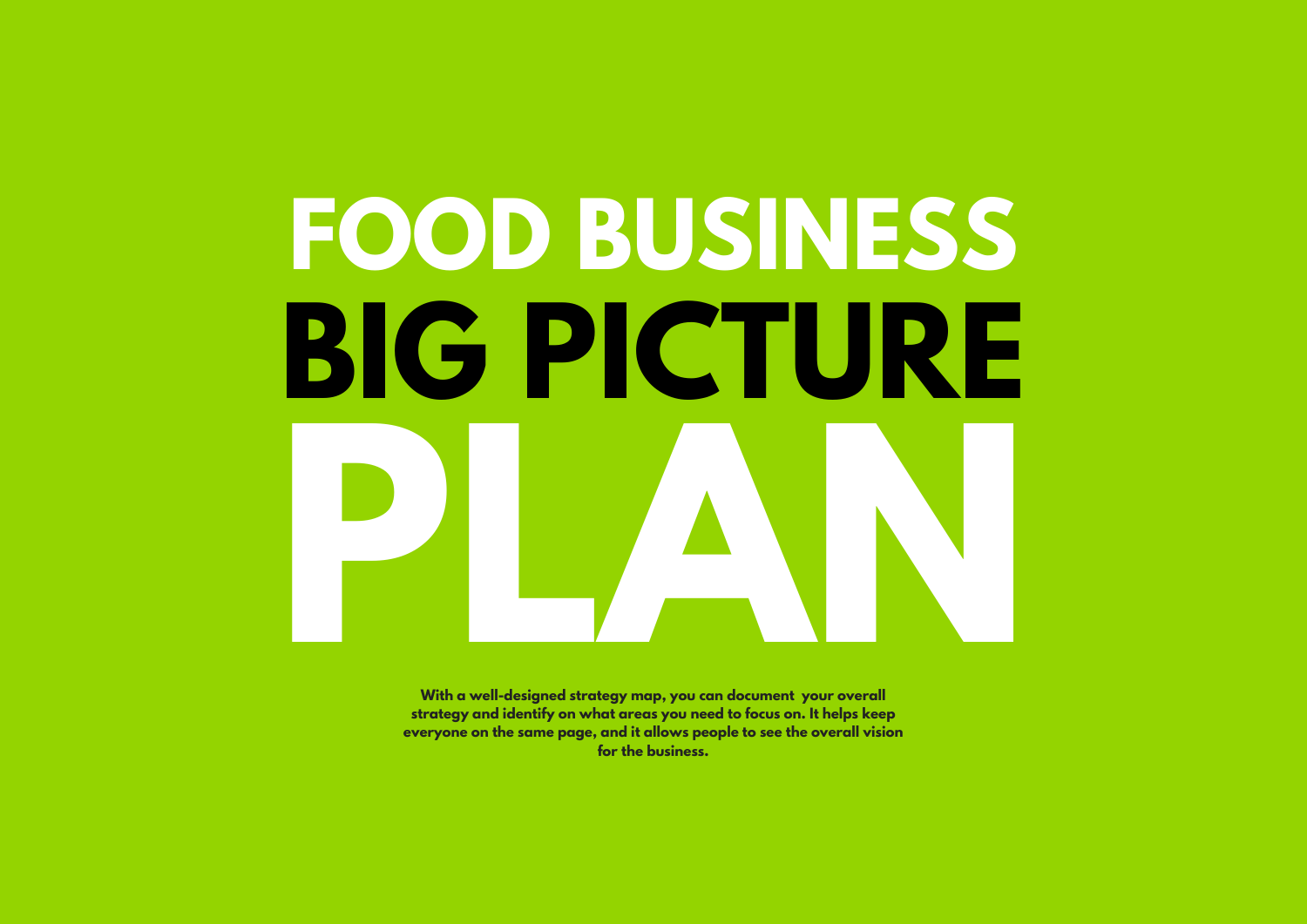## **THE BIG PICTURE PLAN**

The Big Picture Plan is a simple tool where you can set goals for your business and note down actions you will need to take in your business to achieve these goals. The plan is simple to use. Once you have completed it, post it up somewhere where you and your staff can see it regularly (the fridge in the kitchen or on the notice board). The goals and actions should be front of mind for everyone involved in the business.

| <b>TIMELINE</b>                                     | <b>DESCRIPTION</b> |
|-----------------------------------------------------|--------------------|
| Where your business is now                          |                    |
| Where your business will be in six<br>months' time  |                    |
| Where your business will be in 12<br>months' time   |                    |
| Where your business will be in<br>three years' time |                    |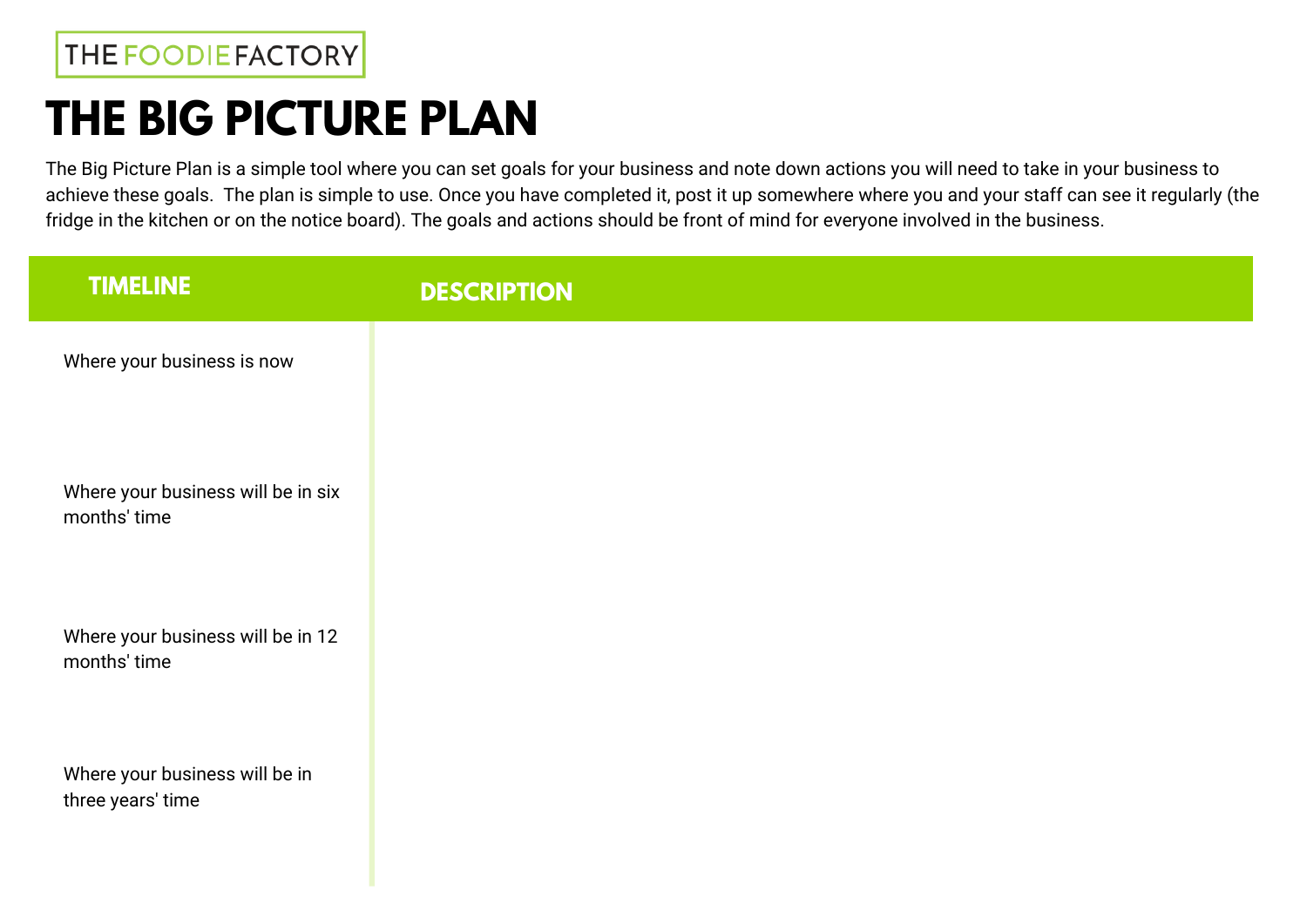#### **WHAT IS YOUR PURPOSE? WHAT IS YOUR PRODUCT?**

What is your WHY?

#### **WHO IS YOUR MARKET?**

include as much information as possible eg. gender, age, income, habits, personality etc.

#### **JOT DOWN YOUR BRAND IDEAS...**

include colours you like, other brands you like, packaging ideas, words to represent your brand.

#### **DOES YOUR BRAND EXPLAIN YOUR PRODUCT? DOES IT NEED A TAGLINE?**

**EXPLAIN** WH **YOUR PRODU SOLVES IN 50 WORDS OR LESS...**

#### **WHAT DOES YOUR PRODUCT STAND FOR?**

eg. social impact, value add, not for profit, reduction on waste

#### **THE BIG PICTURE PLANTHE FOODIE FACTORY**